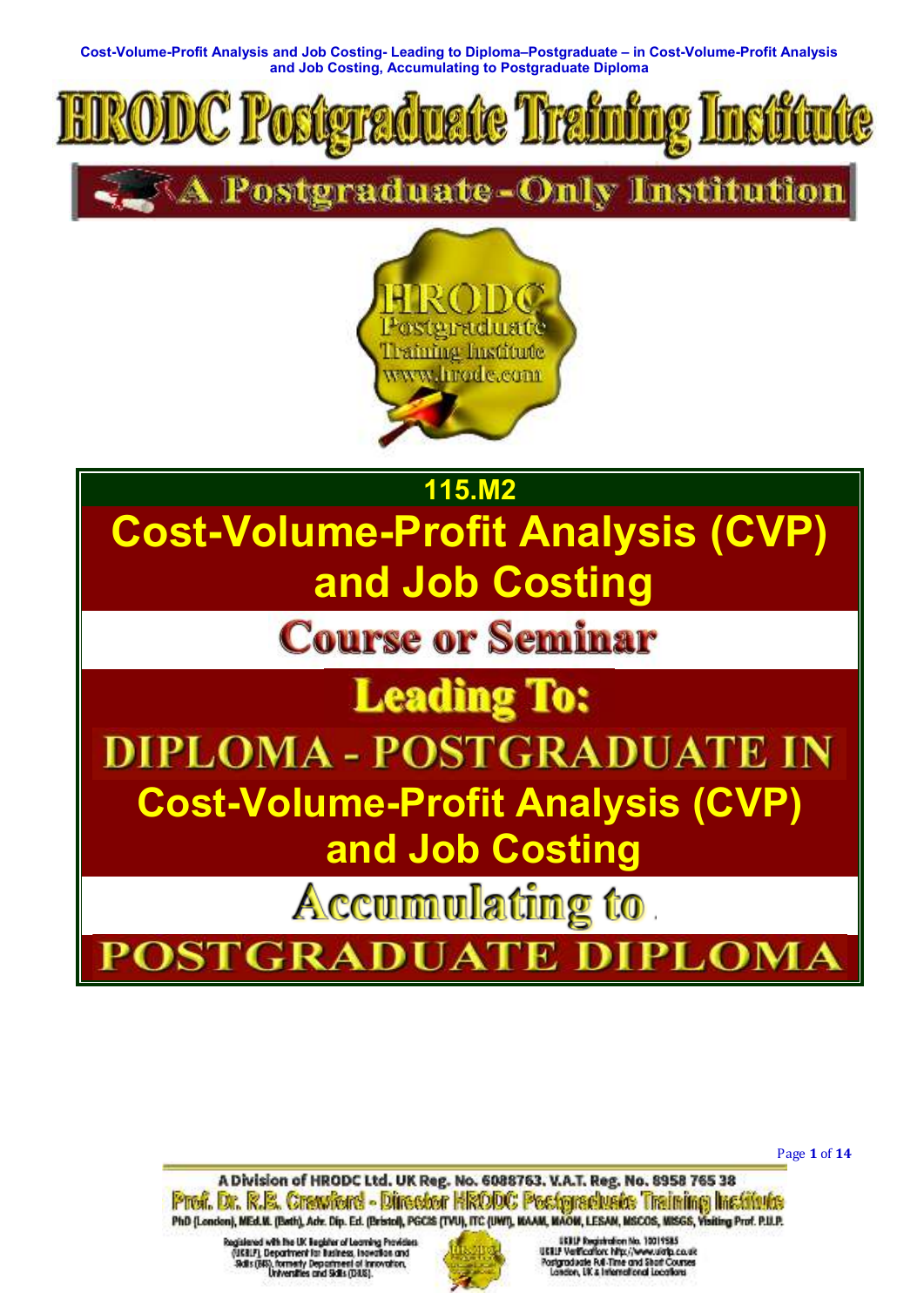

**Accumulating to** 

**DSTGRAI PLOMA** ъ

Page **2** of **14** 

A Division of HRODC Ltd. UK Reg. No. 6088763. V.A.T. Reg. No. 8958 765 38 Prof. Dr. R.B. Crawford - Director HRODC Postgraduate Training Institute PhD (London), MEd.W. (Bath), Adv. Dip. Ed. (Bristol), PGCIS (TVU), ITC (UWT), KAAM, MAOM, LESAM, MSCOS, MISGS, Visiting Prof. P.U.P.

Regislered with the UK Begister of Learning Providers (USBLF), Department for Business, incredible and<br>Skills (BB), formerly Department of innovation,<br>Universities and Skills (DLS).

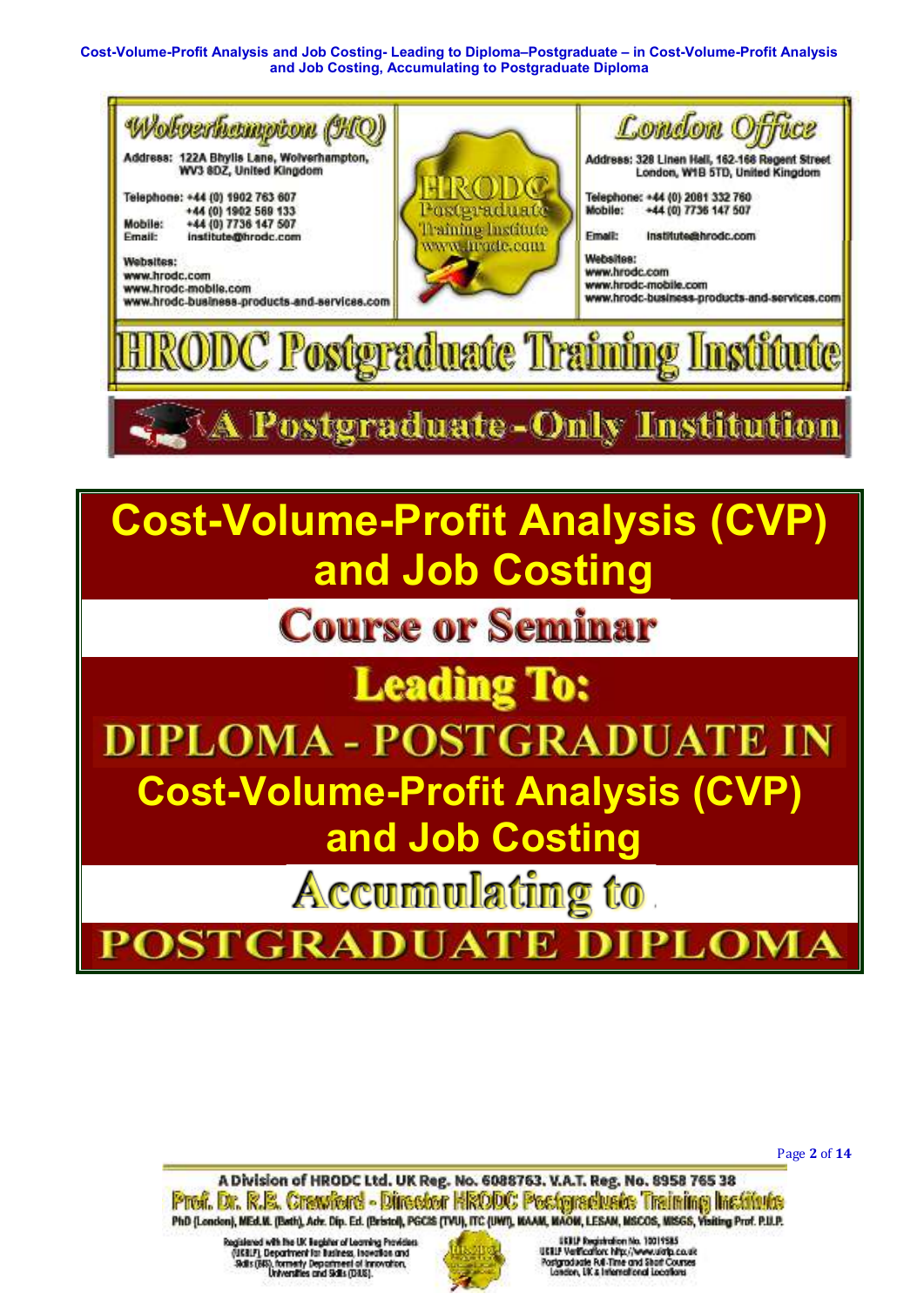

## **Course Coordinator:**

**Prof. Dr. R. B. Crawford – Director of HRODC Ltd. and Director of HRODC Postgraduate Training Institute, A Postgraduate-Only Institution. He has the following Qualifications and Affiliations:**

- Doctor of Philosophy {(PhD) (University of London)};
- $\triangleright$  M.Ed. Management (University of Bath);
- Advanced Dip. Science Teacher Ed. (University of Bristol);
- ▶ Postgraduate Certificate in Information Systems (University of West London, formerly Thames Valley University);
- Diploma in Doctoral Research Supervision, (University of Wolverhampton);
- $\triangleright$  Teaching Certificate;
- $\triangleright$  Fellow of the Institute of Management Specialists;
- $\triangleright$  Human Resources Specialist, of the Institute of Management Specialists;
- $\triangleright$  Member of Academy of Management (MAoM), within the following Management Disciplines:
	- Human Resources;
	- Organization and Management Theory;

Page **3** of **14** 



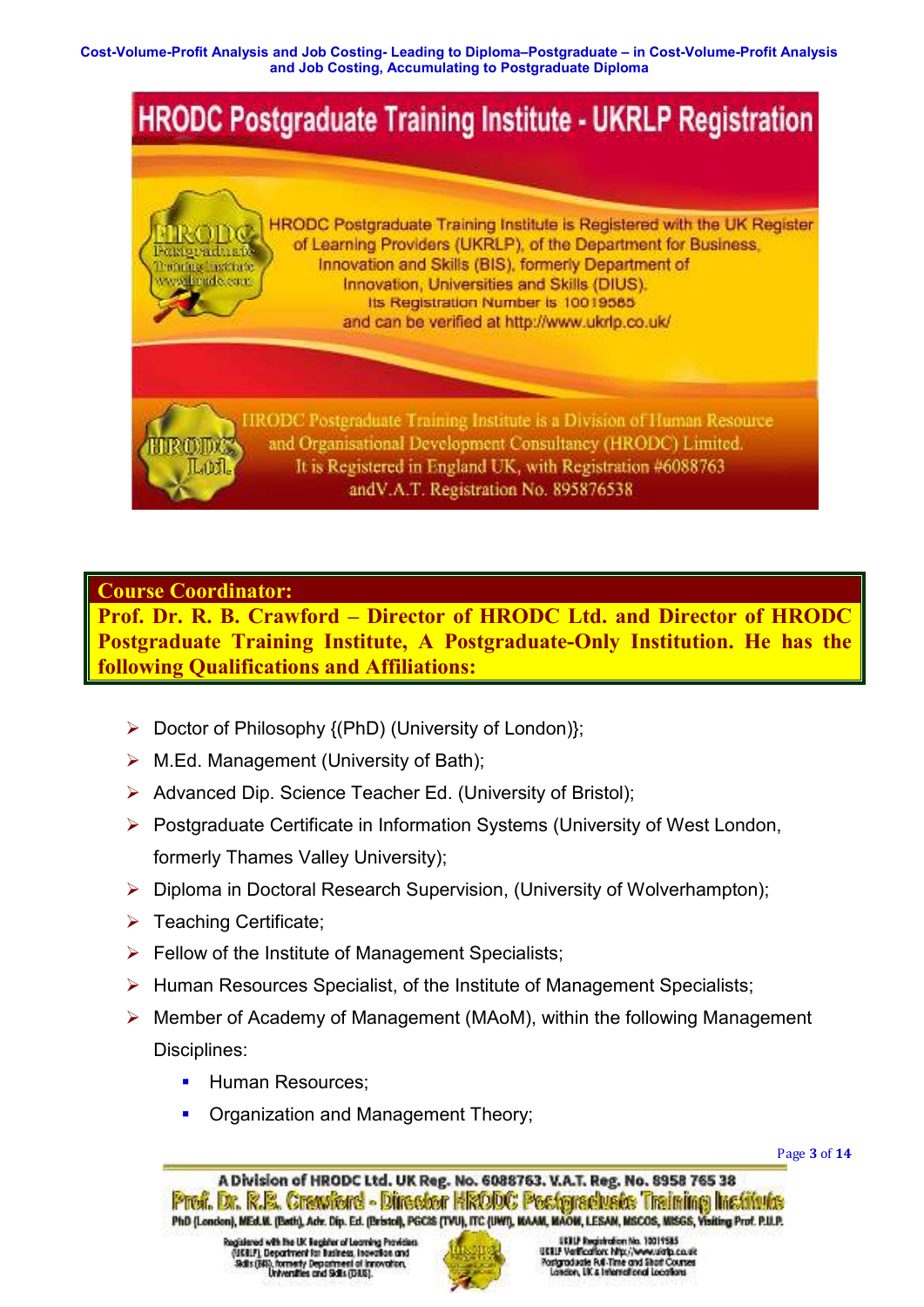- **Organization Development and Change:**
- Research Methods:
- Conflict Management;
- **Organizational Behavior:**
- Management Consulting;
- **Gender & Diversity in Organizations; and**
- Critical Management Studies.
- $\triangleright$  Member of the Asian Academy of Management (MAAM);
- Member of the International Society of Gesture Studies (MISGS);
- $\triangleright$  Member of the Standing Council for Organisational Symbolism (MSCOS);
- ▶ Life Member of Malaysian Institute of Human Resource Management (LMIHRM);
- ▶ Member of ResearchGate Community;
- $\triangleright$  Member of Convocation, University of London;
- ▶ Professor HRODC Postgraduate Training Institute.

## **Prof. Crawford was an Academic at:**

- $\triangleright$  University of London (UK);
- London South Bank University (UK);
- $\triangleright$  University of Greenwich (UK); and
- $\triangleright$  University of Wolverhampton (UK).

## **For Whom This Course is Designed This Course is Designed For:**

- **▶ Chartered Accountants:**
- $\triangleright$  Certified Accountants:
- **Exercised Accountants;**
- $\triangleright$  Cost Accountants;
- $\triangleright$  Management Accountants;
- $\triangleright$  Organisational Decision-makers;
- $\triangleright$  Inventory Managers;
- $\triangleright$  Quality Managers;
- $\triangleright$  Pricing Specialists;
- $\triangleright$  Balanced Scorecard Specialists:

Page **4** of **14** 

A Division of HRODC Ltd. UK Reg. No. 6088763. V.A.T. Reg. No. 8958 765 38 Prof. Dr. R.B. Crawford - Director HRODC Postgraduate Training Institute PhD (London), MEd.W. (Bath), Adv. Dip. Ed. (Bristol), PGC/S (TVU), ITC (UWI), WAAM, WAOM, LESAM, MSCOS, MISGS, Visiting Prof. P.U.P.

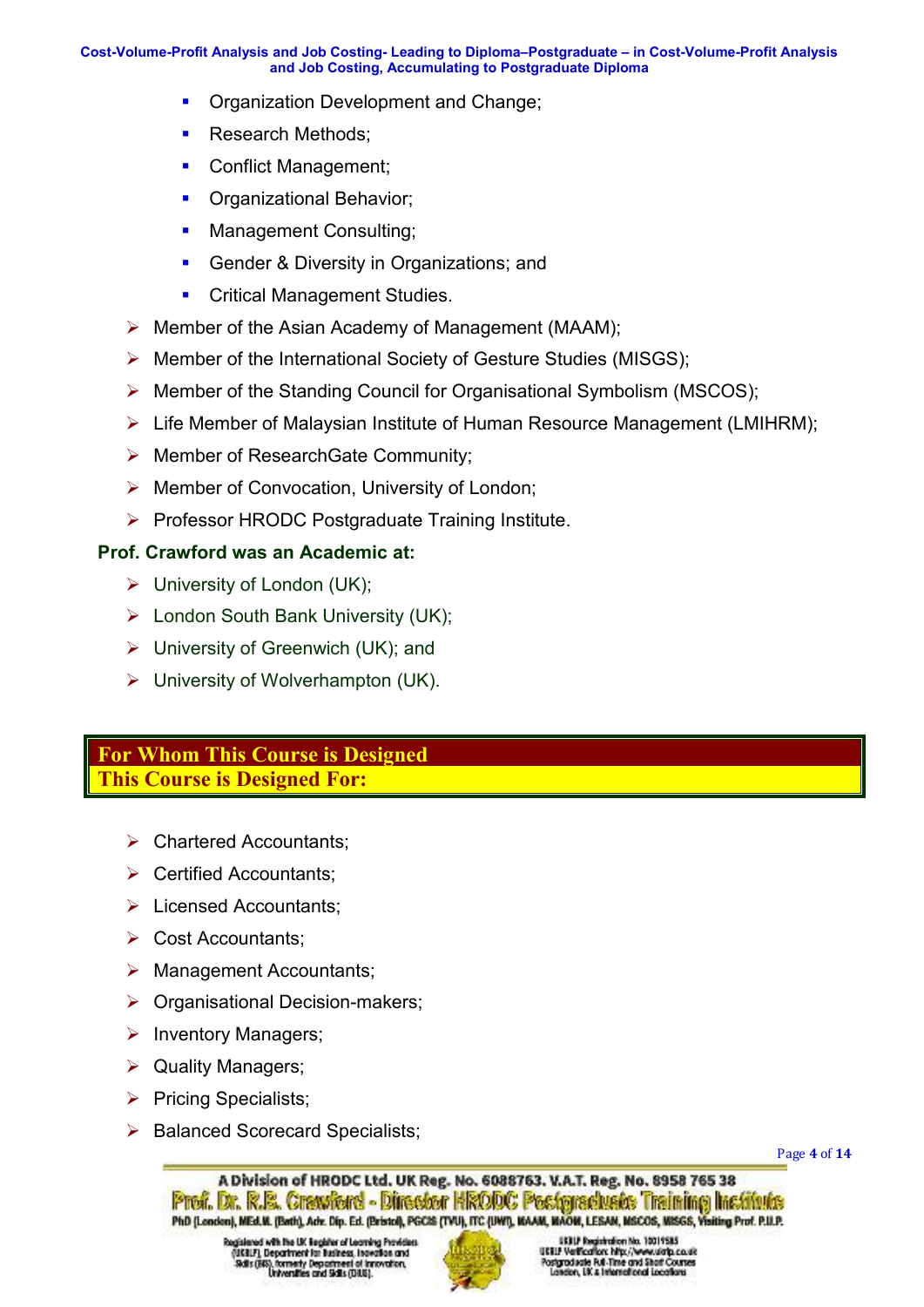- $\triangleright$  Senior Managers;
- $\triangleright$  Product Managers;
- ▶ Operational Directors;
- $\triangleright$  Profit Centre Managers:
- $\triangleright$  Budget Specialists;
- $\triangleright$  Strategic Managers.

## **Duration:5 Days**

## **Cost: £5,000.00Per Delegate**

### **Please Note:**

- V.A.T. (Government Tax) does not apply to Corporate Sponsored Individuals, taking Programmes or Courses in any location - within or outside the UK.
- $\triangleright$  It applies only to Individuals and Corporations based in the UK and to Non-UK Individual Residents taking courses in the UK.

# **Course and Programme Cost includes:**

- $\triangleright$  Free Continuous snacks throughout the Event Days;
- Free Hot Lunch on Event Days;
- $\triangleright$  Free City Tour;
- Free Stationery;
- Free On-site Internet Access;
- Postgraduate Diploma/ Diploma Postgraduate –or
- $\triangleright$  Certificate of Attendance and Participation if unsuccessful on resit.

# **Students and Delegates will be given a Selection of our Complimentary Products, which include:**

- HRODC Postgraduate Training Institute's **Leather Conference Folder**;
- HRODC Postgraduate Training Institute's **Leather Conference Ring Binder/ Writing Pad;**
- HRODC Postgraduate Training Institute's **Key Ring/ Chain**;

Page **5** of **14** 

A Division of HRODC Ltd. UK Reg. No. 6088763. V.A.T. Reg. No. 8958 765 38 Prof. Dr. R.B. Crawford - Director HRODC Postgraduate Training Institute PhD (London), MEd.W. (Bath), Adv. Dip. Ed. (Bristol), PGCIS (TVU), ITC (UWT), KAAM, MAOM, LESAM, MSCOS, MISGS, Visiting Prof. P.U.P.

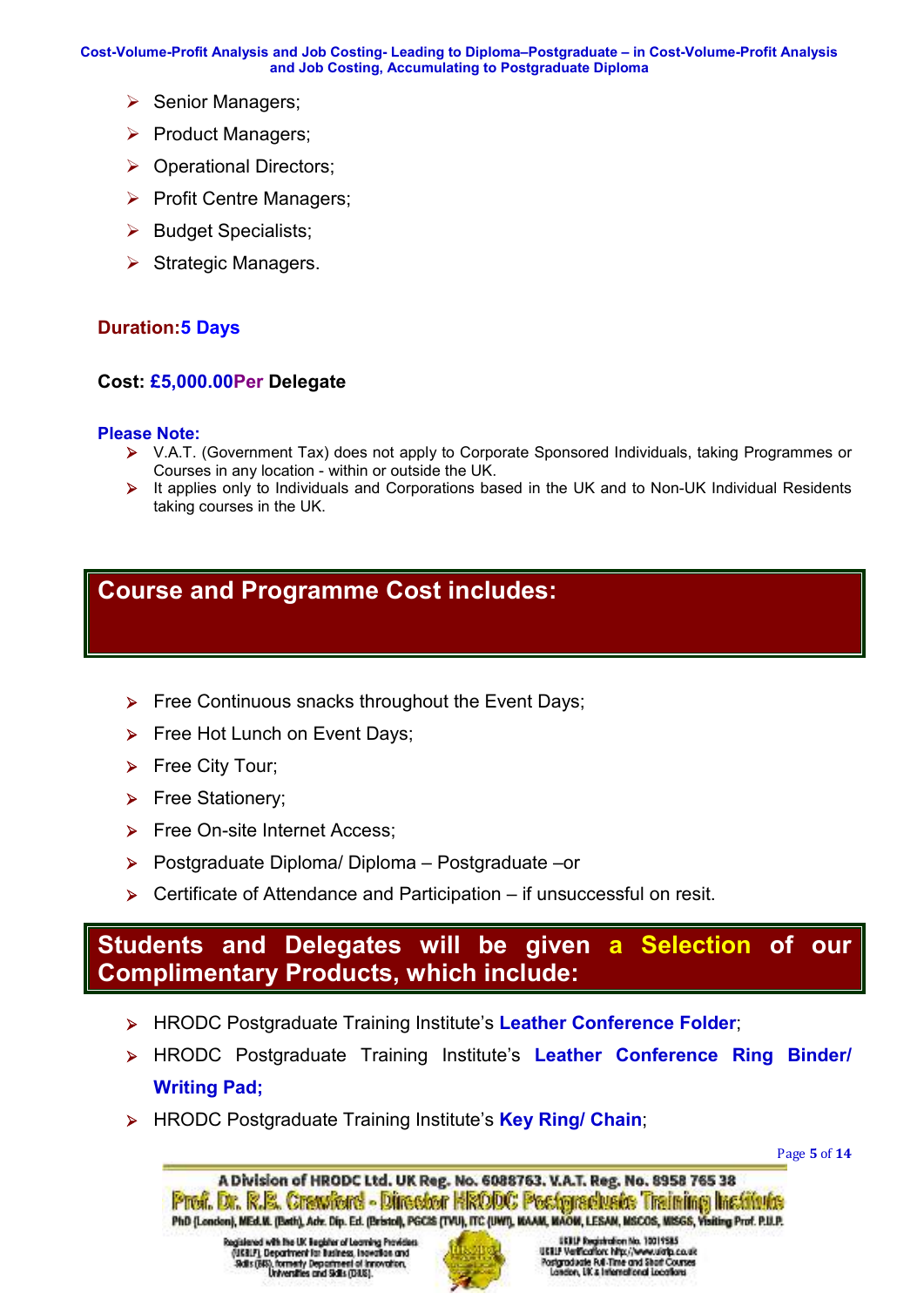- HRODC Postgraduate Training Institute's **Leather Conference (Computer Phone) Bag** – Black or Brown;
- HRODC Postgraduate Training Institute's **8GB USB Flash Memory Drive**, with Course Material;
- HRODC Postgraduate Training institute's **Metal Pen;**
- HRODC Postgraduate Training Institute's **Polo Shirt**.

## **Daily Schedule: 9:30 to 4:30 pm.**

## **Location: Central London and International Locations**

# **Cost-Volume-Profit Analysis and Job Costing**

**Leading to Diploma-Postgraduate in Cost-Volume-Profit Analysis and Job Costing** 

# **Course Contents, Concepts and Issues**

# **Part 1: Cost-Volume-Profit (CVP) Analysis**

- $\triangleright$  A Five-Step Decision-Making Process in Planning and Control Revisited;
- $\triangleright$  Foundational Assumptions in CVP:
- $\triangleright$  Basic Formulae:
- ▶ CVP: Contribution Margin;
- ▶ Cost–Volume–Profit Equation:
- $\triangleright$  Breakeven Point:
- **Breakeven Point extended: Profit Planning;**
- $\triangleright$  CVP: Graphically;
- $\triangleright$  Profit Planning, Illustrated;
- **► CVP and Income Taxes:**
- $\triangleright$  Sensitivity Analysis;
- $\triangleright$  Margin of Safety;
- ▶ Operating Leverage;
- Effects of Sales-Mix on CVP;

Page **6** of **14** 

A Division of HRODC Ltd. UK Reg. No. 6088763. V.A.T. Reg. No. 8958 765 38 Prof. Dr. R.B. Crawford - Director HRODC Postgraduate Training Institute PhD (London), MEd.W. (Bath), Adv. Dip. Ed. (Bristol), PGC/S (TVU), ITC (UWI), WAAM, WAOM, LESAM, MSCOS, MISGS, Visiting Prof. P.U.P.

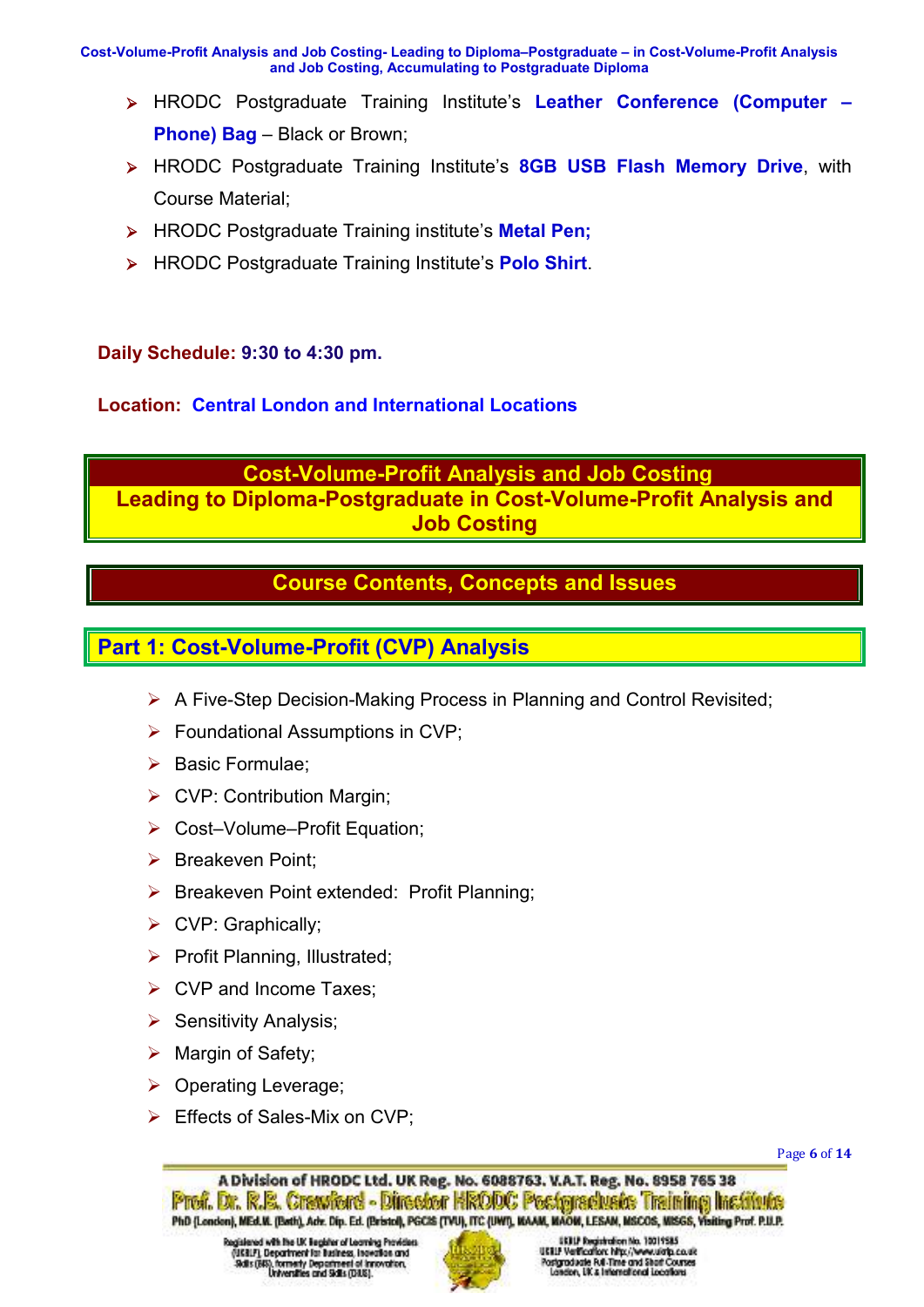Alternative Income Statement Formats.

# **Part 2: Job Costing**

- $\triangleright$  Costing Terminology;
- ▶ Costing Systems;
- ▶ Costing Systems Illustrated;
- Costing Approaches:
- Costing Approaches Summarized;
- $\triangleright$  Seven-Step Job Costing;
- $\triangleright$  Sample Job Cost Document;
- $\triangleright$  Sample Job Cost Source Documents;
- Job Costing Overview;
- Sournal Entries;
- $\triangleright$  Flow of Costs Illustrated;
- > Illustrated General Ledger in a Job Cost Environment;
- $\triangleright$  Accounting for Overhead;
- ▶ Three Methods for Adiusting Over/Underapplied Overhead.

# **Diploma – Postgraduate Short Course, and Postgraduate Diploma Programme, Regulation**

# **Postgraduate Diploma and Diploma – Postgraduate: Their Distinction, Credit Value and Award Title**

Postgraduate Short Courses of a minimum of five days' duration, are referred to as Diploma – Postgraduate. This means that they are postgraduate credits, towards a Postgraduate Diploma. A Postgraduate Diploma represents a Programme of Study, leading to an Award bearing that title prefix. We, therefore, refer to our short-studies as 'Courses', while the 'longer-studies', are regarded as Programmes. However, both study-durations are often referred to as 'Courses'. Another mark of distinction, in this regard, is that participants

Page **7** of **14** 

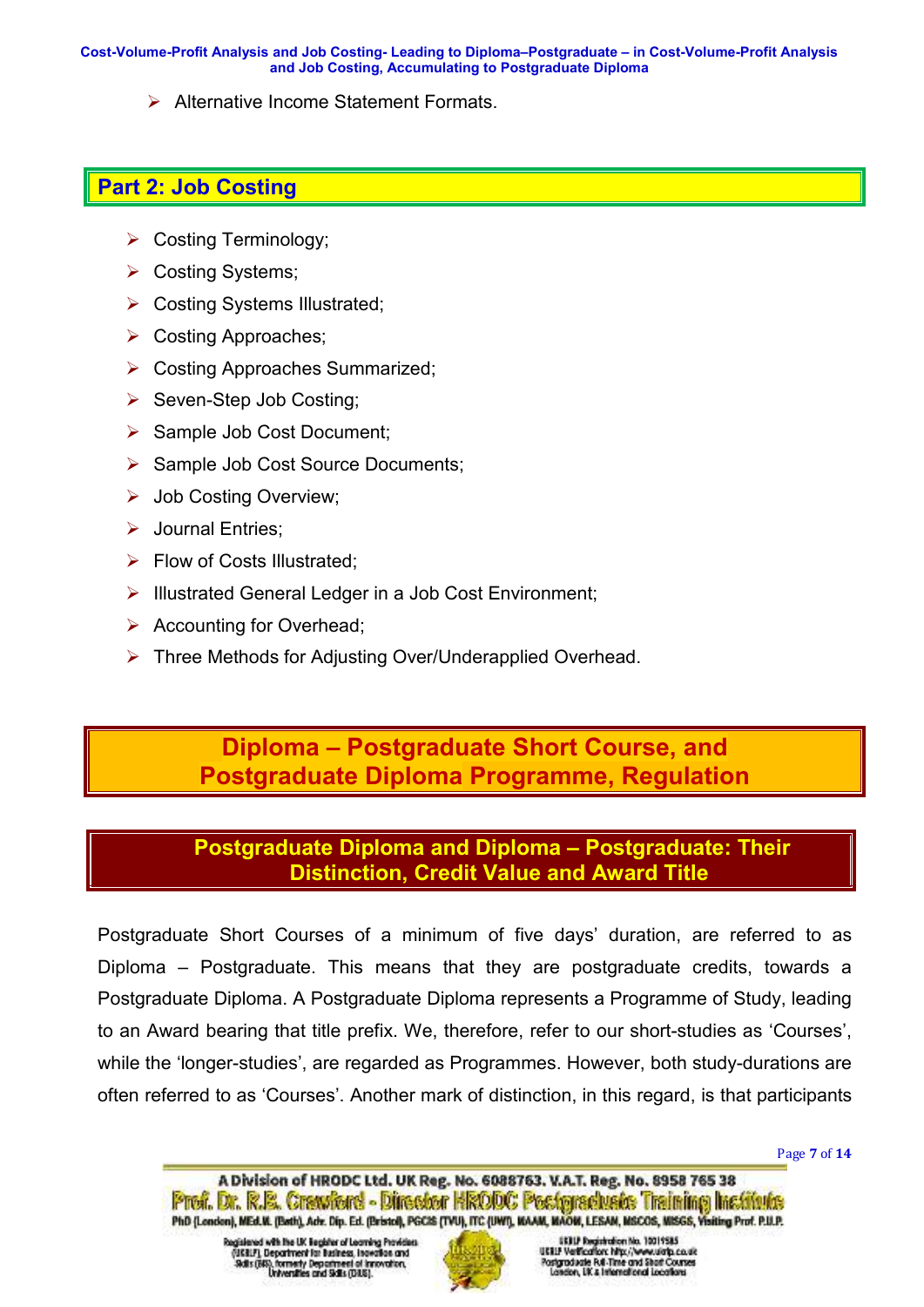in a short-course are referred to as 'Delegates', as opposed to the term 'Students', which is confined to those studying a Postgraduate Programme.

Courses are of varying Credit-Values; some being Single-Credit, Double-Credit, Triple-Credit, Quad-Credit, 5-Credit, etc. These credits, therefore, accumulate to a Postgraduate Diploma. As is explained, later, in this document, a Postgraduate Diploma is awarded to students and delegates who have achieved the minimum of 360 Credit Hours, within the required level of attainment.

Delegates studying courses of 5-9 days' duration, equivalent to 30-54 Credit-Hours (Direct Lecturer Contact), will, on successful assessment, receive the Diploma – Postgraduate Award. This represents a single credit at Postgraduate Level. While 6-day and 7-day courses also lead to a Diploma – Postgraduate, they accumulate 36 and 42 Credit Hours, respectively.

# **Postgraduate Diploma and Diploma - Postgraduate Assessment Requirement**

Because of the intensive nature of our courses and programmes, assessment will largely be in-course, adopting differing formats. These assessment formats include, but not limited to, in-class tests, assignments, end of course examinations. Based on these assessments, successful candidates will receive the Diploma – Postgraduate, or Postgraduate Diploma, as appropriate.

In the case of Diploma – Postgraduate, a minimum of 70% overall pass is expected. To receive the Award of Postgraduate Diploma, candidates must have accumulated at least the required minimum 'credit-hours', with a pass (of 70% and above) in at least 70% of the courses taken.

Delegates and students who fail to achieve the requirement for Postgraduate Diploma, or Diploma - Postgraduate - will be given support for 2 re-submissions for each course. Those delegates who fail to achieve the assessment requirement for the Postgraduate Diploma or

Page **8** of **14** 



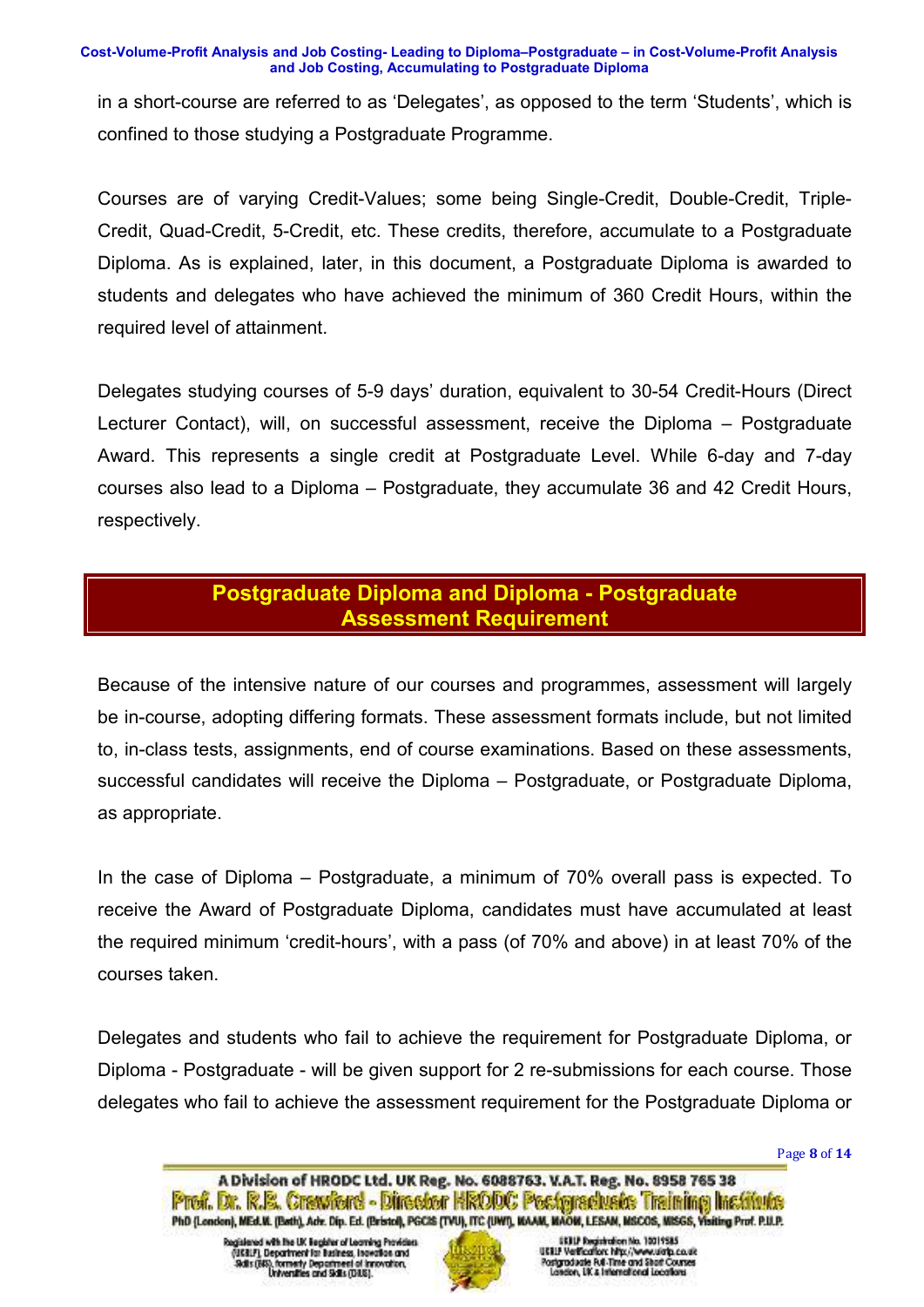Diploma - Postgraduate - on 2 resubmissions, or those who elect not to receive them, will be awarded the Certificate of Attendance and Participation.

# **Diploma – Postgraduate and Postgraduate Diploma Application Requirements**

Applicants for Diploma – Postgraduate – and Postgraduate Diploma are required to submit the following documents:

- Completed Postgraduate Application Form, including a passport sized picture affixed to the form;
- $\triangleright$  A copy of Issue and Photo (bio data) page of the applicant's current valid passport or copy of his or her Photo-embedded National Identity Card;
- $\triangleright$  Copies of credentials mentioned in the application form.

# **Admission and Enrolment Procedure**

- $\triangleright$  On receipt of all the above documents we will assess applicants' suitability for the Course or Programme for which they have applied;
- $\triangleright$  If they are accepted on their chosen Course or Programme, they will be notified accordingly and sent Admission Letters and Invoices;
- $\triangleright$  One week after the receipt of an applicant's payment or official payment notification, the relevant Course or Programme Tutor will contact him or her, by e-mail or telephone, welcoming him or her to HRODC Postgraduate Training Institute;
- $\triangleright$  Those intending to study in a foreign country, and require a Visa, will be sent the necessary immigration documentation, to support their application;
- Applicants will be notified of the dates, location and venue of enrolment and orientation, where appropriate.

Page **9** of **14** 



**USTLY Registration No. 10019585**<br>USBLY Vertication: http://www.ulata.co.uk ostgraduate Rull-Time and Short Courses<br>London, Lik & International Locations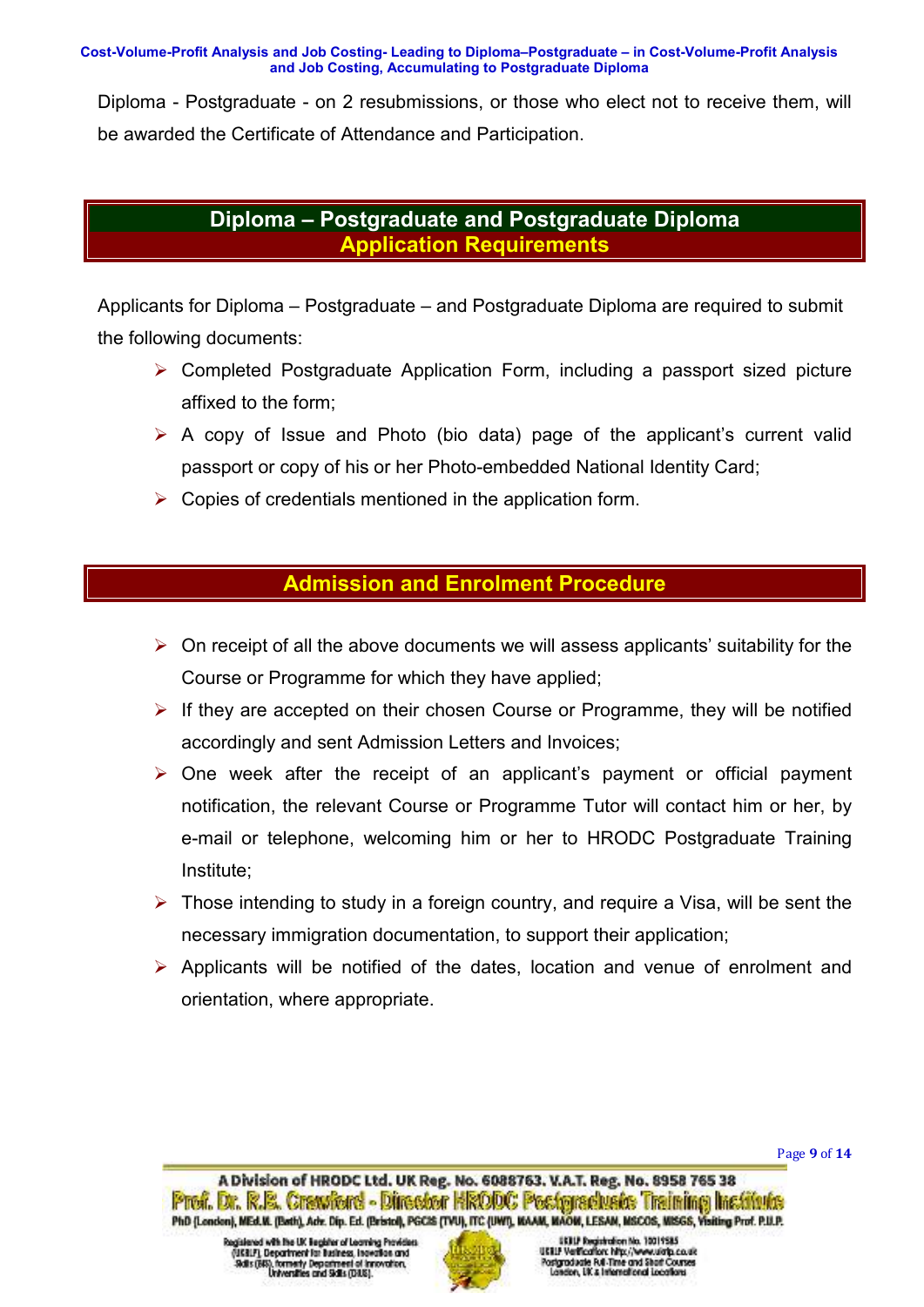# **Modes of Study for Postgraduate Diploma Courses**

There are three delivery formats for Postgraduate Diploma Courses, as follows:

- 1. Intensive Full-time (Classroom-Based) Mode (3 months). This duration is based on six hours' lecturer-contact per day, five days (30 hours) per week;
- 2. Full-time (Classroom-Based) Mode (6 month). This duration is based on two and a half days' lecturer-contact, equivalent to fifteen hours, per week;
- 3. Video-Enhanced On-Line Mode. This mode is achieved in twenty (20) weeks, based on three hours per day, six days per week.

Whichever study mode is selected, the aggregate of 360 Credit Hours must be achieved.

# **Introducing Our Video-Enhanced Online Study Mode**

In a move away from the traditional online courses and embracing recent developments in technology-mediated distance education, HRODC Postgraduate Training Institute has introduced a Video-Enhanced Online delivery. This Online mode of delivery is revolutionary and, at the time of writing, is unique to HRODC Postgraduate Training Institute.

You are taught as individuals, on a one-to-one or one-to-small-group basis. You see the tutor face to-face, for the duration of your course. You will interact with the tutor, ask and address questions; sit examinations in the presence of the tutor. It is as real as any face-toface lecture and seminar can be. Choose from a wide range of Diploma – Postgraduate Courses and approximately 60 Specialist Postgraduate Diploma Programmes. Accumulate short courses, over a 6-year period, towards a Postgraduate Diploma.

# **Key Features of Our Online Study: Video-Enhanced Online Mode**

- $\triangleright$  The tutor meets the group and presents the course, via Video, in a similar way to its classroom-based counterpart;
- $\triangleright$  All participants can see, and interact with, each other, and with the tutor;

Page **10** of **14** 



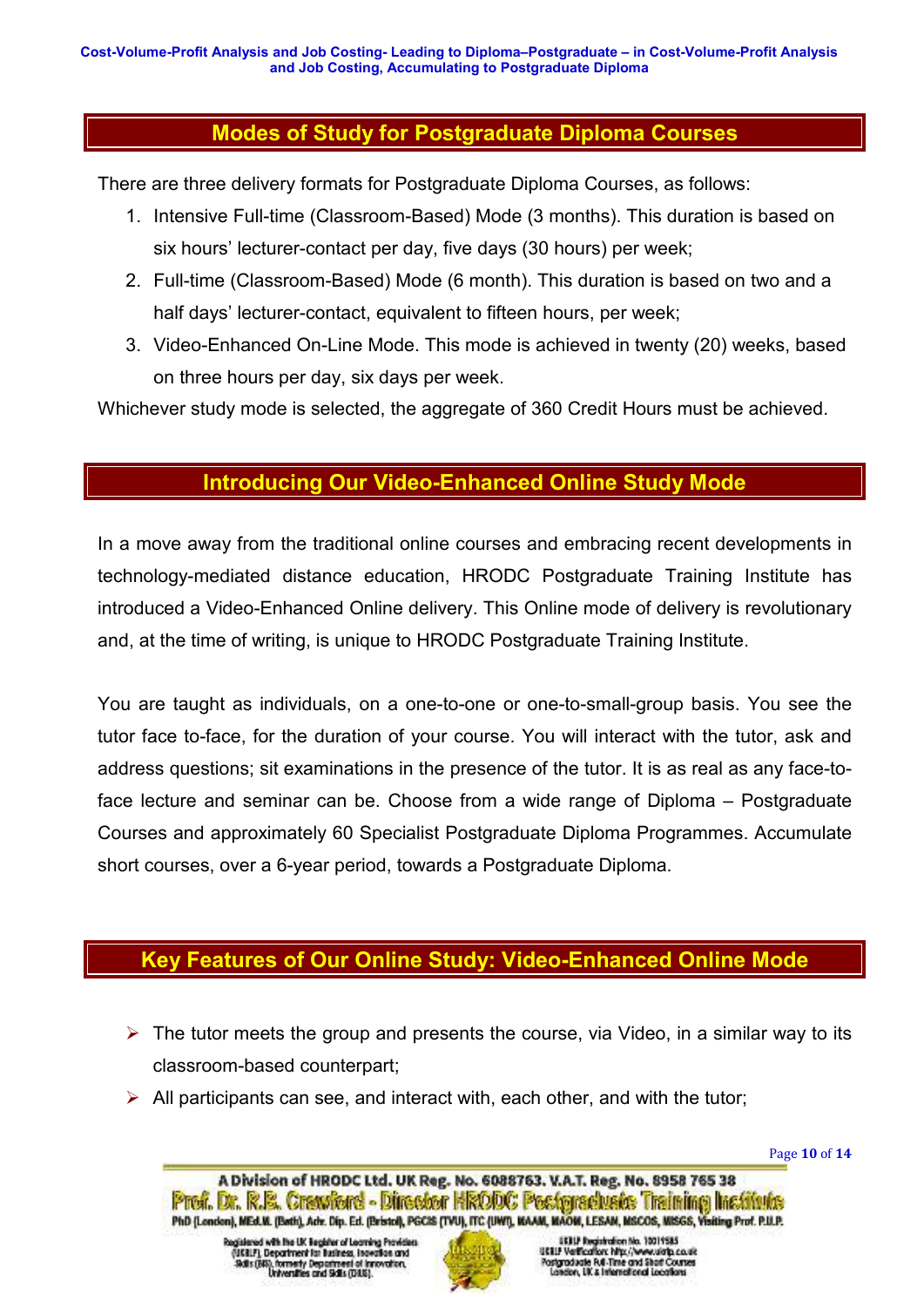- $\triangleright$  They watch and discuss the various video cases and demonstrations that form an integral part of our delivery methodology;
- $\triangleright$  Their assessment is structured in the same way as it is done in a classroom setting;
- $\triangleright$  The Video-Enhanced Online mode of training usually starts on the 1<sup>st</sup> of each month, with the cut-off date being the  $20<sup>th</sup>$  of each month, for inclusion the following month;
- $\triangleright$  Its duration is twice if its classroom-based counterpart. For example, a 5-day (30 Credit Hours) classroom-based course will last 10 days, in Video-Enhanced Online mode. This calculation is based on 3 hours tuition per day, adhering to the Institute's required 30 Credit-Hours;
- The cost of the Video-Enhanced Online mode is 67% of the classroom-based course;
- For example, a 5-day classroom-based course, which costs Five Thousand Pounds, is only Three Thousand Three Hundred and Fifty Pounds (£3,350.00) in Video-Enhanced Online Mode.

# **20-Week Video-Enhanced Online Postgraduate Diploma**

You might study an Online Postgraduate Diploma Course, in 20 weeks, in the comfort of your homes, through HRODC Postgraduate Training Institute's Video-Enhanced Online Delivery. We will deliver the 360 hours 'Direct-Lecturer-Contact', as is required by our Institute's Regulation, within the stipulated 20 weeks. We aim to fit the tuition around your work and leisure, thereby enhancing your effective 'Life-Style Balance', at times convenient to you and your appointed tutor.

# **Cumulative Postgraduate Diploma Courses**

All short courses can accumulate to the required number of hours, for the Postgraduate Diploma, over a six-year period from the first registration and applies to both general and specialist groupings. In this regard, it is important to note that short courses vary in length, the minimum being 5 days (Diploma – Postgraduate) – equivalent to 30 Credit Hours, representing one credit, as is tabulated below.

Page **11** of **14** 

Registered with the UK lingider of Learning Providers<br>(UEBLF), Department for Business, insertion and<br>Reflix (RR), homenly Department of Innovation,<br>Universities and Sidts (DHS).

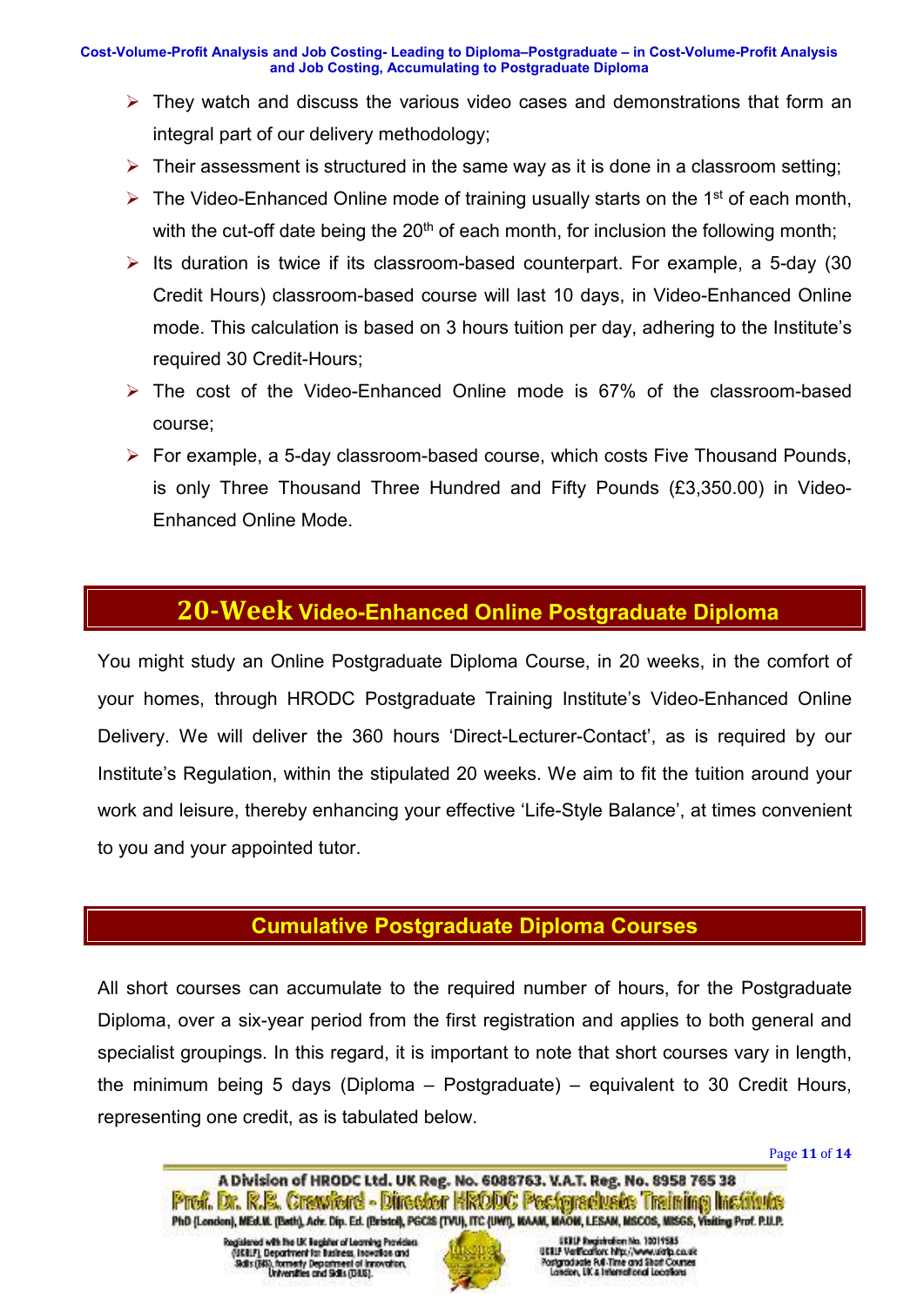On this basis, the definitive calculation on the Award requirement is based on the number of hours studied (aggregate credit-value), rather than merely the number of credits achieved. This approach is particularly useful when a student or delegate studies a mixture of courses of different credit-values.

For those delegates choosing the accumulative route, it is advisable that at least two credits be attempted per year. This will ensure that the required number of credit hours for the Postgraduate diploma is achieved within the six-year time frame.

| <b>Examples of Postgraduate Course Credits:</b><br>Their Value, Award Prefix & Suffix - Based on 5-Day Multiples |                               |                                          |
|------------------------------------------------------------------------------------------------------------------|-------------------------------|------------------------------------------|
| <b>Credit Value</b>                                                                                              | <b>Credit</b><br><b>Hours</b> | <b>Award Title Prefix (&amp; Suffix)</b> |
| <b>Single-Credit</b>                                                                                             | 30-54                         | <b>Diploma - Postgraduate</b>            |
| <b>Double-Credit</b>                                                                                             | 60-84                         | Diploma - Postgraduate (Double-Credit)   |
| <b>Triple-Credit</b>                                                                                             | 90-114                        | Diploma - Postgraduate (Triple-Credit)   |
| <b>Quad-Credit</b>                                                                                               | 120-144                       | Diploma - Postgraduate (Quad-Credit)     |
| 5-Credit                                                                                                         | 150-174                       | Diploma - Postgraduate (5-Credit)        |
| <b>6-Credit</b>                                                                                                  | 180-204                       | Diploma - Postgraduate (6-Credit)        |
| <b>7-Credit</b>                                                                                                  | 210-234                       | Diploma – Postgraduate (7-Credit)        |
| 8-Credit                                                                                                         | 240-264                       | Diploma - Postgraduate (8-Credit)        |
| 9-Credit                                                                                                         | 270-294                       | Diploma – Postgraduate (9-Credit)        |
| <b>10-Credit</b>                                                                                                 | 300-324                       | Diploma - Postgraduate (10-Credit)       |
| 11-Credit                                                                                                        | 330-354                       | Diploma - Postgraduate (11-Credit)       |
| 12-Credit                                                                                                        | 360                           | <b>Postgraduate Diploma</b>              |
| 360 Credit-Hours = Postgraduate Diploma                                                                          |                               |                                          |
| 12 X 5-Day Courses = 360 Credit-Hours = Postgraduate Diploma                                                     |                               |                                          |

**10 X 6-Day Courses = 360 Credit-Hours = Postgraduate Diploma** 

Page **12** of **14** 

A Division of HRODC Ltd. UK Reg. No. 6088763. V.A.T. Reg. No. 8958 765 38 Prof. Dr. R.B. Crawford - Director HRODC Postgraduate Training Institute PhD (London), MEd.W. (Bath), Adv. Dip. Ed. (Bristol), PGC85 (TVU), ITC (UWI), MAAM, MAOM, LESAM, MSCOS, MISGS, Visiting Prof. P.U.P.

Registered with the UK linguist of Learning Providers<br>(UEBLF), Department for Business, insertion and<br>Solis (BS), formerly Department of Innovation,<br>Universities and Sidls (DHS).

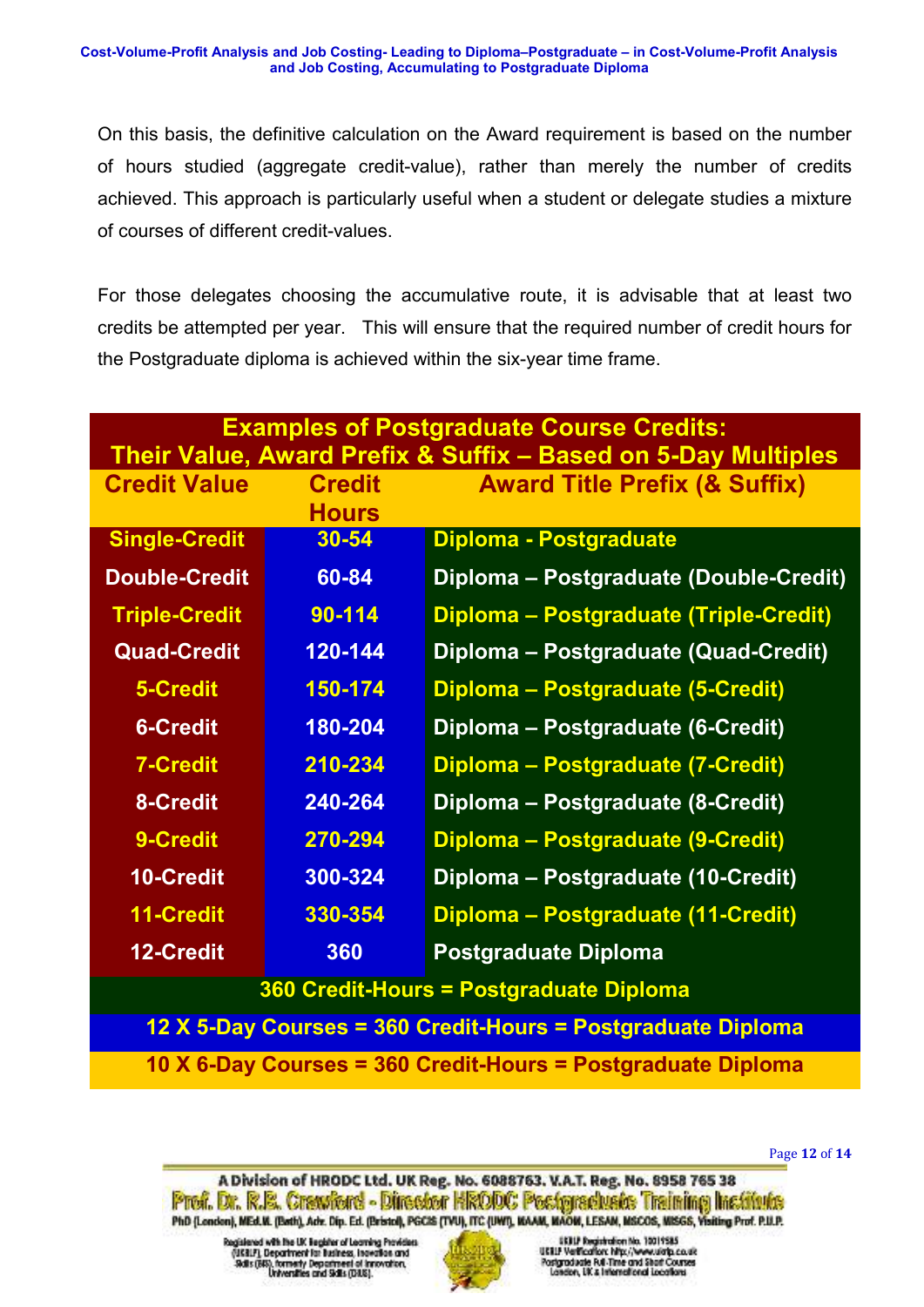# **Accumulated Postgraduate Diploma Award Titles**

All Specialist Postgraduate Diploma Programmes have their predetermined Award Titles. Where delegates do not follow a Specialism, for accumulation to a Postgraduate Diploma, they will normally be Awarded a General Award, without any Specialist Award Title. However, a Specialist Award will be given, where a delegate studies at least seventy percent (70%) of his or her courses in a specialist grouping. These are exampled below:

- **1. Postgraduate Diploma in Accounting and Finance;**
- **2. Postgraduate Diploma in Aviation Management;**
- **3. Postgraduate Diploma in Business Communication;**
- **4. Postgraduate Diploma in Corporate Governance;**
- **5. Postgraduate Diploma in Costing and Budgeting;**
- **6. Postgraduate Diploma in Client or Customer Relations;**
- **7. Postgraduate Diploma in Engineering and Technical Skills;**
- **8. Postgraduate Diploma in Events Management;**
- **9. Postgraduate Diploma in Health and Safety Management;**
- **10. Postgraduate Diploma in Health Care Management;**
- **11. Postgraduate Diploma in Human Resource Development;**
- **12. Postgraduate Diploma in Human Resource Management;**
- **13. Postgraduate Diploma in Information and Communications Technology (ICT);**
- **14. Postgraduate Diploma in Leadership Skills;**
- **15. Postgraduate Diploma in Law International and National;**
- **16. Postgraduate Diploma in Logistics and Supply Chain Management;**
- **17. Postgraduate Diploma in Management Skills;**
- **18. Postgraduate Diploma in Maritime Studies;**
- **19. Postgraduate Diploma in Oil and Gas Operation;**
- **20. Postgraduate Diploma in Oil and Gas Accounting;**
- **21. Postgraduate Diploma in Politics and Economic Development;**
- **22. Postgraduate Diploma in Procurement Management;**